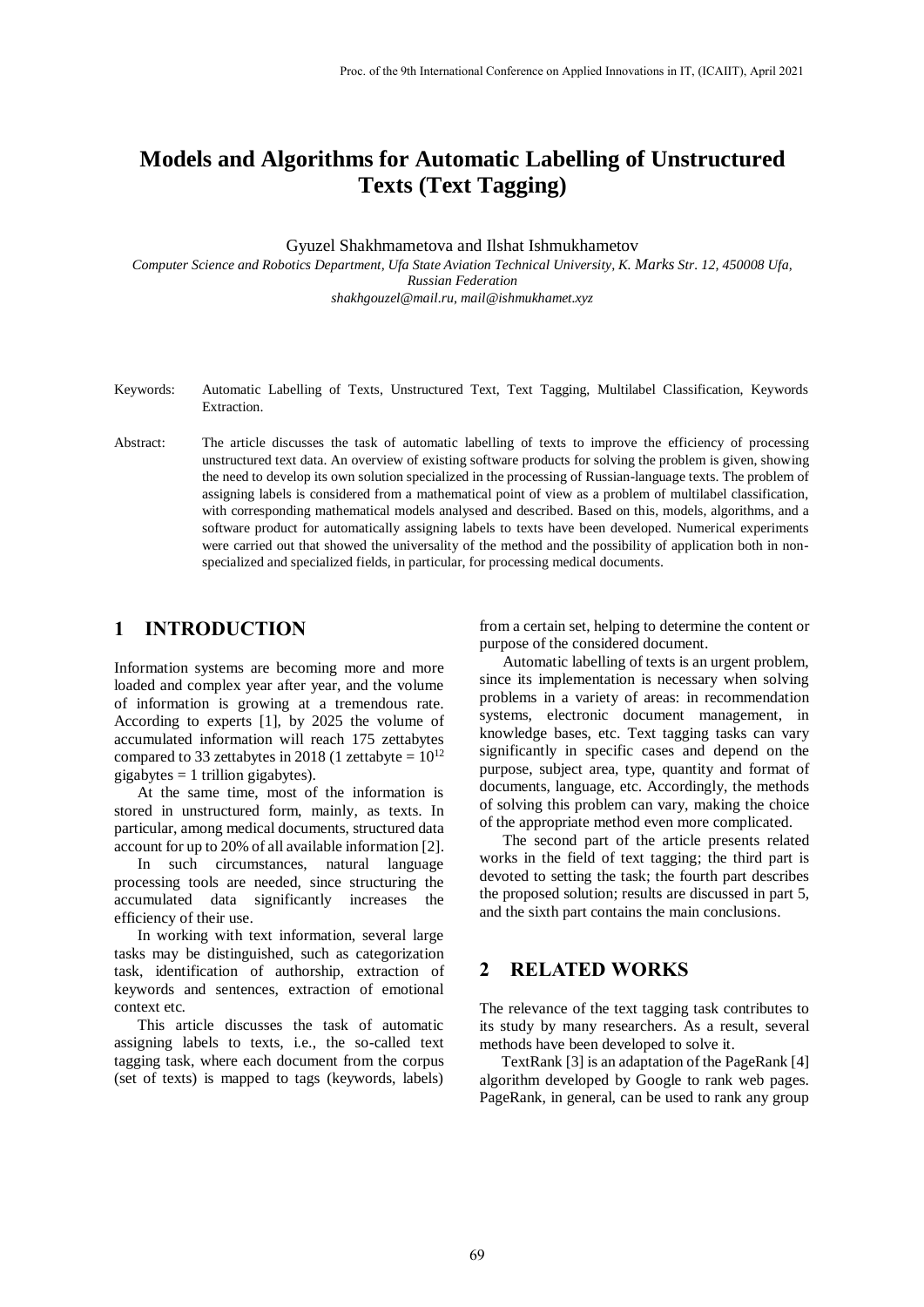of objects represented as a graph. TextRank converts the text into a graph and extracts keywords or sentences from it.

LDA (Dirichlet Latent Allocation) [\[5\]](#page-6-4) uses the concept of hidden groups to determine text topics. It is assumed that each document may address several topics, and the appearance of a word in the text is related to one of these topics. In this way, labels can be assigned to the text corresponding to the themes of the package. A modification of LDA has also been developed to work with bigrams (two-word phrases) [\[6\].](#page-6-5)

The RAKE (Rapid Automatic Keyword Extraction) [\[7\]](#page-6-6) algorithm is based on the observation that keywords often consist of several words and, as a rule, do not include stop words (service parts of speech and the most used words). RAKE extracts phrases from the text using stop words as delimiters, and then counts estimates for them depending on how often words from these combinations are found in the document. Combinations with the highest scores are selected as keywords.

An algorithm has also been developed that simultaneously uses graph representation of text, LDA and RAKE [\[8\].](#page-6-7)

In the application software market, there are many finished products for automatic tagging of texts.

- Dcipher Analytic[s \[9\]](#page-6-8) is a set of analytical tools for working with data, including text analysis. As the main areas of its work, Dcipher identifies Data Mining in the field of social media, automatic image processing, analysis of customer opinions, analysis of processes in the enterprise, etc. The platform provides the ability to build pipelines of data processing from a set of ready-made operations: importing data, collecting statistics, cleaning, and filtering data, training a model, etc. [\[9\]](#page-6-8)
- MonkeyLearn [10] provides a service for automatic analysis of text data, such as automatic tagging, routing, and prioritization of requests from customers, analysis of user reviews, determination of customer mood, etc. The platform provides a comprehensive set of ready-made models from the built-in set [10].
- TwinWord [11] is a set of tools for developing texts based on the extraction and analysis of keywords, including analysis of the emotional connotation of the text, classification of texts, recommendation systems [11].

The main disadvantage of most such products is low flexibility in configuring the models to be used. Most often, only ready-made templates can be

employed. Almost all existing solutions are closeended, most of them have to be purchased for a fee, and, as a rule, they require an additional configuration. Additionally, there are practically no ready-made solutions focused on Russian-language texts.

All solutions available on the market are SaaSbased and provide APIs for integration into their own products.

A comparison of the software product characteristics described above is shown in Table 1.

Table 1: Product Comparison Results.

|               | Dcipher    | Monkey     | TwinWord   |  |
|---------------|------------|------------|------------|--|
|               | Analytics  | Learn      |            |  |
| Russian       |            |            |            |  |
| language      |            |            |            |  |
| Documentation |            | Sufficient | <b>Not</b> |  |
|               |            |            | sufficient |  |
| Price         | From       | From       | Depends    |  |
|               | \$3600 per | \$3600 per | on the     |  |
|               | $year +$   | $year +$   | number of  |  |
|               | trial      | trial      | requests   |  |
| Model         | High       | Low        | Low        |  |
| Flexibility   |            |            |            |  |
| Usability     | Low        | High       | High       |  |

As a result of the analysis of the current state of research and software solutions in this field, it may be concluded that to fully support Russian-language texts and the ability to flexibly customize models, it is necessary to develop specific targeted solutions to the text tagging problem with the final implementation in the form of software.

## **3 PROBLEM DEFINITION**

The product required for development should allow to create, edit, and delete text documents, label them, and merge them into collections. When new documents are added to existing collections, they must be automatically labelled (Figure 1).



Assigning labels to texts fits the classification task definition: given a set of classified objects  $X = x_1, ..., x_n$  (i.e. corpus of texts) and a set of classes  $C = \{c_1, ..., c_m\}$  (i.e., label set). Objects and classes are related by a  $\Phi$ :  $X \to C$  relationship.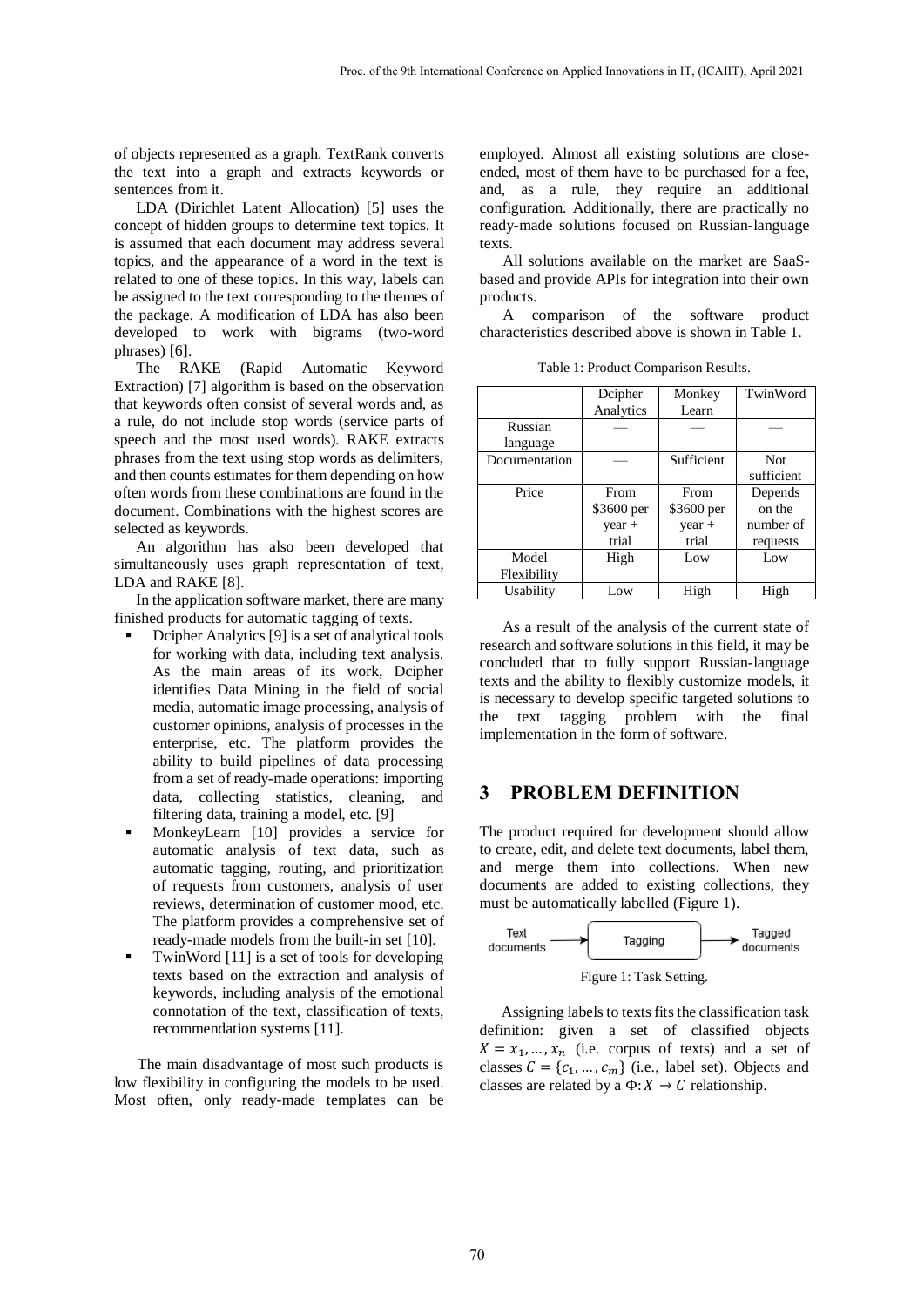Labelling in this formulation is suitable, for example, for categorizing documents. In this way, news may be classified ascribing each one of them into one of the categories such as «society», «politics», «sports», etc.

However, labelling in practice usually implies that documents are assigned more than one label. Returning to the above example, the same news item can simultaneously have labels «politics» and «economy».

Such a relationship between objects and classes may be described as follows (1):

> $\Phi: X \times C \to Y = \{0, 1\}^{|C|}$  $(1)$

where  $y_{ij} = 1$  means that the object  $x_i$  belongs to the class  $c_j$ .

This describes the task of multilabel classification, i.e., such classification when one object can belong to several classes [\[12\].](#page-6-9)

Thus, the task of text tagging is to construct a classifier (2):

$$
\Phi' : X \times C \to Y = \{0; 1\}^{|C|}, \tag{2}
$$

where  $X = \{x_1, ..., x_n\}$  is a corpus of documents,  $C = \{c_1, ..., c_m\}$  is as set of labels, and  $y_{ij} = 1$  means that the label  $c_j$  assigned to the document  $x_i$ , while  $\Phi$ is the desired dependency between documents and labels.

## **4 SUGGESTED SOLUTION**

There are several approaches to solving the problem of multilabel classification, which, in fact, are approaches with training potential.

- Reduction to binary classification [\[13\]:](#page-6-10) its own binary classifier is built for each label separately, and the final set of labels for the document is created by determining which of these classifiers will give a positive result. It should be noted that such a solution loses some information, since correlations between labels are not taken into account.
- Reduction to multiclass classification [\[14\]:](#page-7-0) in this case, label sets assigned to documents are perceived as separate classes. For example, for a set of two labels,  $C = \{ [0,0], [0,1], [1,0], [1,1] \}$  will be considered classes. A clear disadvantage of this approach is the large computational costs (exponential complexity) and the tendency to retrain, since not all possible sets of labels may occur in test data.
- Adaptation of multiclass classification methods is based on multilabel variations of the methods

of kNN (ML-kNN [\[15\]\)](#page-7-1), decision trees (modification of the algorithm C4.5 [\[16\]\)](#page-7-2), and artificial neural networks (BP-ML[L \[17\]\)](#page-7-3).

As part of this work, adapted methods are considered because they take into account the correlation between assigned labels and are almost as computation-efficient as their multiclass counterparts.

In general, as with the other cases of using methods with training potential, the proposed solution can be divided into the following steps (Figure 2):

preparation of data – the corpus of documents;

- **feature extraction:**
- model training;
- labelling new documents using a trained model.



Figure 2: Algorithm of Text Tagging Task Solving as Multilabel Classification.

Let us take a closer look at each step.

### **4.1 Preprocessing**

Among the obvious difficulties while solving this problem, one can distinguish the congestion of any text with service parts of speech: prepositions, conjunctions, particles, etc. They do not significantly affect the formation of the text topic but prevent the selection of keywords by frequency. Therefore, it is necessary to pre-process the text which is called normalization.

It is necessary to carry out lemmatization  $[18]$  – to bring all words to lemmas, their initial forms. For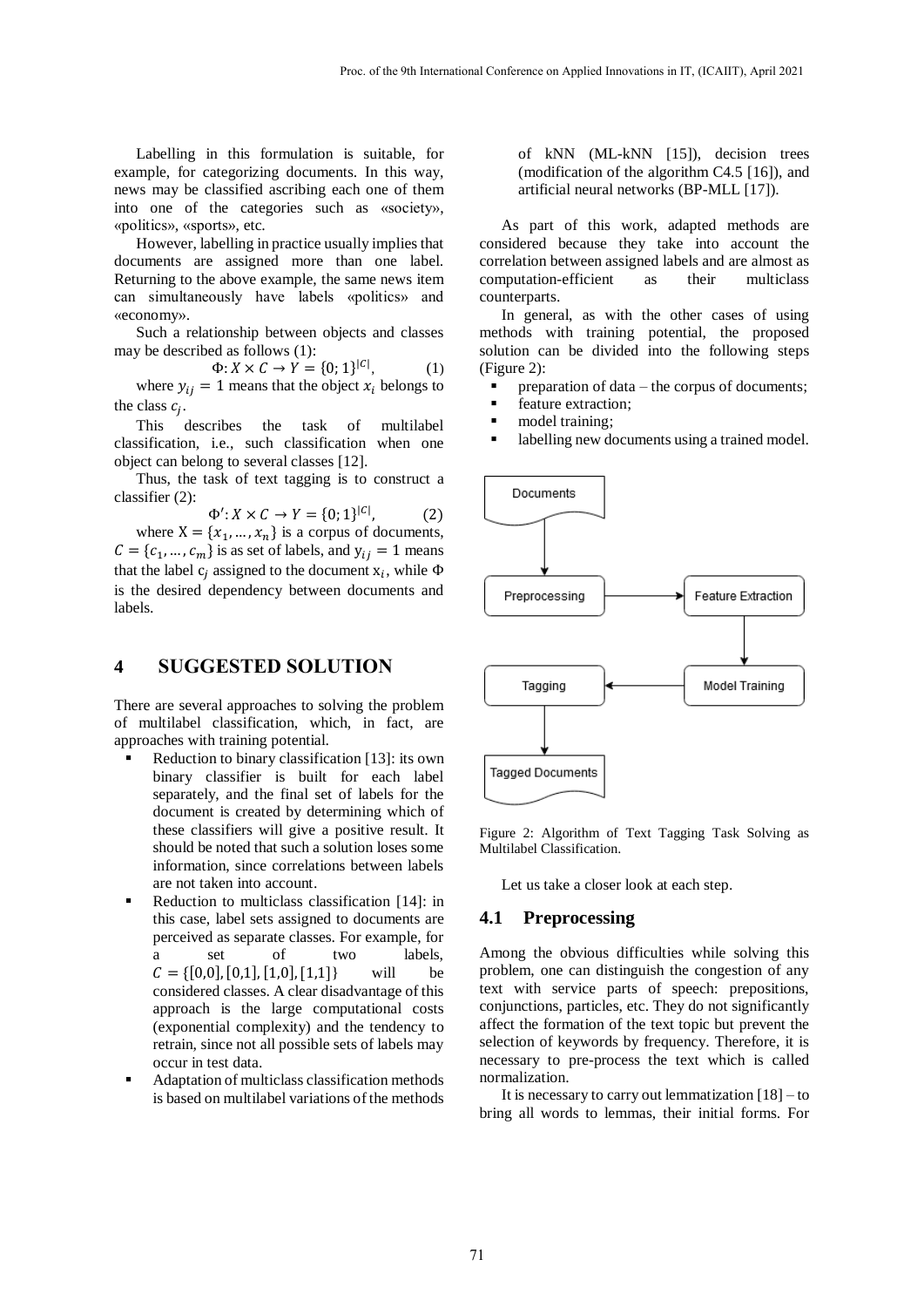example, for the word «stimulates», the lemma will be «stimulate», for «analysing» – «analyse».

An alternative to lemmatization is stemming – finding the basis (stem) of the word. For example, for the word «regulated», the stem will be «regul» which will allow to find such word forms as «regulate», «regulating», «regulation», etc.

The text normalization algorithm also includes the removal of punctuation signs and special characters, tokenization (division into word lists), the removal of stop words (using prepared in advance stop word lists) and the bringing of words to initial forms (using prepared in advance dictionaries).

Thus, the normalization of the text may happen according to the following algorithm (Figure 3):



Figure 3: Text Corpus Preprocessing Algorithm.

#### **4.2 Feature Extraction**

TF-IDF model is used to extract features from preprocessed text corpus [\[19\].](#page-7-5)

TF (Term Frequency) is the ratio for the number of occurrences of a given word to the total number of words in the text. The importance of the word is evaluated by the following (3):

$$
tf(t,d) = \frac{n_t}{\sum_k n_k} \tag{3}
$$

where  $n_t$  is the number of occurrences of the word  $t$  in the document  $d$ , and the sum in the denominator is the total number of words in the document.

IDF (Inverse Document Frequency) is an inversion of the frequency with which a word occurs in body texts. Accounting for this indicator reduces the weight of words often used. Each word within a document collection has a value (4):

$$
idf(t, D) = log \frac{|D|}{|d_i \in D : t \in d_i|}
$$
 (4)

where  $|D|$  is the total number of documents in collection  $D$ , and the denominator is the number of documents in the collection in which the word  $t$ appears.

The TF-IDF measure is calculated as the product of the multipliers (5):

 $tfidf(t, d, D) = tf(t, d) \cdot idf(t, D)$  (5)

#### **4.3 Learning Algorithms**

To train models in the work, the algorithms ML-kNN, Decision Tree and Random Forest were used.

#### **4.3.1 ML-kNN**

ML-kNN is a modification of the kNN method for multilabel classification. ML-kNN first determines the k nearest neighbours of the object. For those, it is already known which classes they belong to. Then, based on the maximum a posteriori estimation (MAP), it determines which labels to assign to the object in question.

The object  $x$  from the test sample with the label set  $Y_x$  is considered. Let  $\overrightarrow{y_x}$  be the label vector for x, where the *l*-th component  $\overrightarrow{y_x}(l)$  is 1 if the label *l* is assigned to the object x, that is, if  $l \in Y_x$ , and 0 otherwise. Let  $N(x)$  be the set of indices k closest to  $x$  neighbors from the training sample.

Then, knowing a set of tags of these neighbours, we can define a membership counting vector (6):

 $\overrightarrow{C}_x(l) = \sum_{a \in N(x)} \overrightarrow{y}_a(l), l \in Y$  (6) That is, this vector counts the number of neighbours labelled  $l$ .

Let the event  $H_1^l$  indicate that the object in question has the label l, and  $H_0^l$  indicates that it does not. Let the event  $E_j^l, j \in \{0, ..., k\}$  show that among the  $k$  closest neighbours of object  $x$  there are exactly  $i$  objects with the label  $l$ .

Then, based on the membership calculation vector and using the maximum a posteriori estimation, it is possible to determine the vector of labels  $\overrightarrow{y_x}$  for  $l \in$  $Y$  in this way:

$$
\overrightarrow{y_x}(l) = argmax_{b \in \{0,1\}} P\left(H_b^l \left| E_{\overrightarrow{C_x}(l)}^l\right| \right) \tag{7}
$$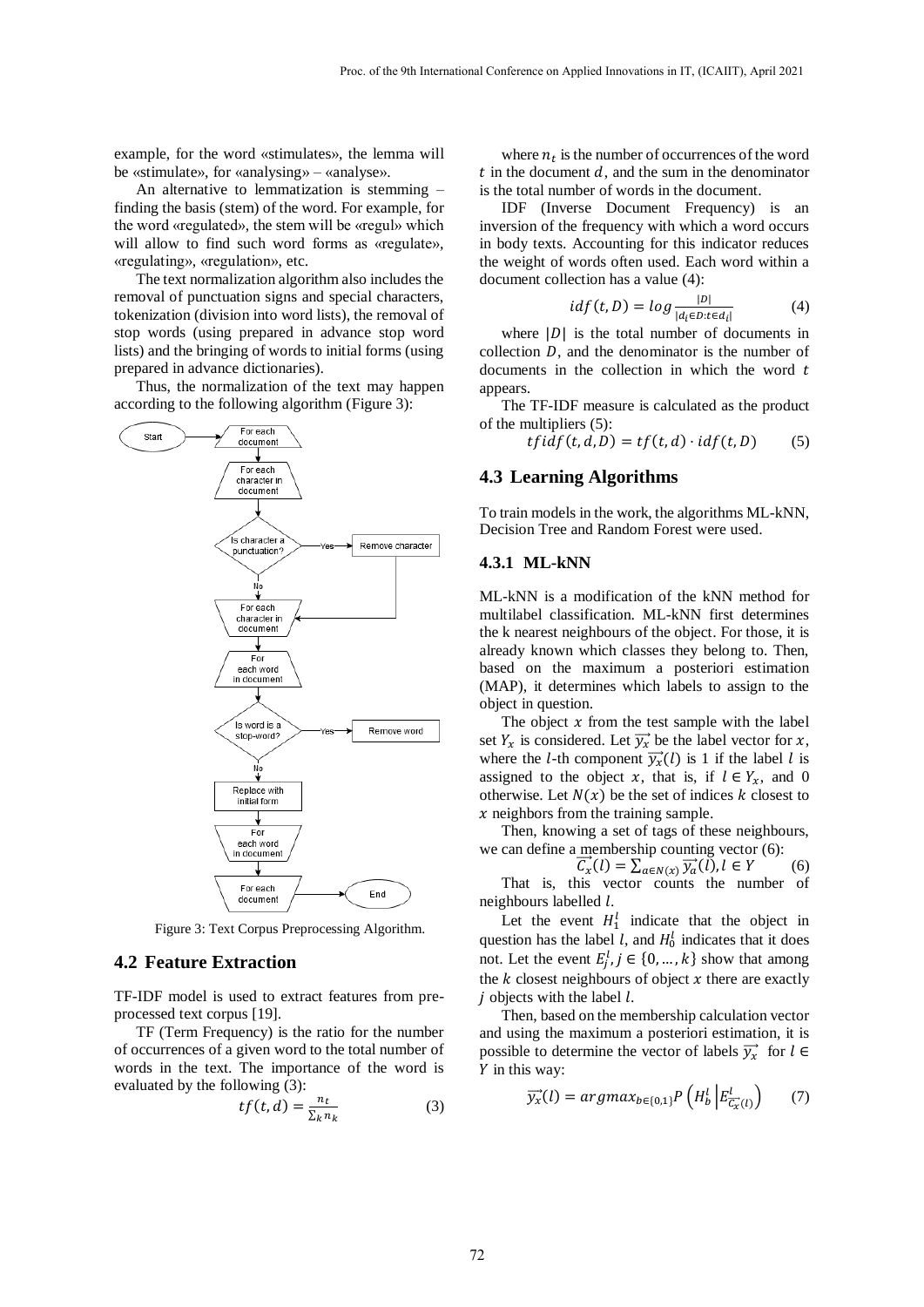Using Bayes' theorem, this expression can be brought to the form:  $\sim$   $\sim$ 

$$
\overrightarrow{y_x}(l) = \underset{(A, \ldots, A)}{\arg\max_{b \in \{0, 1\}} \frac{P(H_b^l) \cdot P(E_{\overrightarrow{C_x}(l)}^l | H_b^l)}{P(E_{\overrightarrow{C_x}(l)}^l)}} \quad (8)
$$

Probability  $P(E_{\overrightarrow{C_x}(l)}^l) = 1$ , therefore:

$$
\overrightarrow{y_x}(l) = argmax_{b \in \{0,1\}} P\left(H_b^l\right) \cdot P\left(E_{\overrightarrow{C_x}(l)}^l \middle| H_b^l\right) \tag{9}
$$

Probabilities  $P(H_b^l)$  and  $P(E_{\overline{C_x}(l)}^l | H_b^l)$  can be calculated on a training sample.

#### **4.3.2 Decision Tree**

The C4.5 algorithm uses the concepts of entropy and information gain criteria to determine an attribute for better splitting a training set into a tree.

Let be given a training set  $S$  containing  $m$ attributes and  $n$  objects belonging to  $k$  classes. The tree is built from the root node to the leaves, that is, from top to bottom.

In the first step, an empty tree is built, consisting only of a root that includes the entire set  $S$ .

Next, the root is split into subsets and child nodes are defined. To do this, one of the attributes is selected and a rule is formed that breaks the set of objects into  $p$  subsets, where  $p$  is the number of unique values of the selected attribute. The procedure is then repeated for each of the received subsets and the child nodes. The procedure continues until the stop condition is reached.

Let  $N(c_j, S)$  denote the number of objects of class  $c_j$  in the set S, and  $N(S)$  denote the total number of examples in the set  $S$ . Then, the relative frequency of class  $c_j$  in the set S can be determined:

$$
p(c_j) = \frac{N(c_j, S)}{N(S)}\tag{10}
$$

Variable

$$
H(S) = -\sum_{i=1}^{k} [p(c_i) \cdot \log(p(c_i))]
$$
 (11)

is an entropy of a set  $S$  and shows the average amount of information needed to determine an object class from that set.

After dividing the set by attribute A, this estimate can be written as:

$$
H_A(S) = \sum_{i=1}^{k} [p(c_i) \cdot H(S_i)], \qquad (12)
$$

where  $S_i$  is the *i*-th node that was obtained during the partition. Then the best split attribute can be selected using the information gain criterion:

 $IG(A) = H(S) - H<sub>A</sub>(S)$  (13) For partitioning, an attribute is selected, for which the gain in information is the greatest.

If an empty node is formed during the split process, it becomes a sheet, and a class which more often was met among objects of the parent node G is associated with it.

The above formulas apply to discrete attributes. In the case of a continuous attribute having  *different* values, the set of its values is divided into  $n$  subsets using  $(n - 1)$  threshold values. Using the information gain criterion, the threshold value that gives the largest information gain is selected.

To use the C4.5 algorithm for multilabel classification, the entropy count is changed as follows:

 $H'(S) = -\sum_{i=1}^{k} (p_i + q_i),$  (14) where  $p_i = p(c_i) \cdot \log p(c_i)$ ,  $q_i = q(c_i) \cdot \log q(c_i)$ ,  $q(c_i) = 1 - p(c_i).$ 

#### **4.3.3 Random Forest**

The standard implementation of the random forest method with trees described in paragraph 4.3.2 was used.

For a training sample  $S$  of size  $N$  with  $M$ attributes, a random forest is described as:

$$
\{h(x, \Theta_k), k = 1, \dots\},\tag{15}
$$

where  $h(x, \Theta_k)$  is a separate tree built on a subset  $\Theta_k$  of the training set.

The forest building algorithm includes the following steps:

- 1) From the training sample S, a subset  $\Theta_k$  of size  *is randomly generated with repetitions: some* objects will be included more than once, some will not be included at all.
- 2) On the obtained sub-sample, a tree  $h(x, \Theta_k)$  is built using not the entire set of features, but only  $m$  randomly selected.

Thus, several trees are built. Their optimal number is selected to minimize classification errors on the test sample.

### **5 RESULTS**

The above algorithms were used to implement the software TextTagger [\[20\],](#page-7-6) designed to automatically assign labels to texts.

The machine learning module is implemented using Python and the main libraries for machine learning and NLP (nltk, sclearn, etc). The business logic module is implemented on the .NetCore platform, while the web client is developed using the Vue framework.

During operation, the user generates collections consisting of text documents. The first added documents are labelled manually, and later this initial classification will be used to train a model.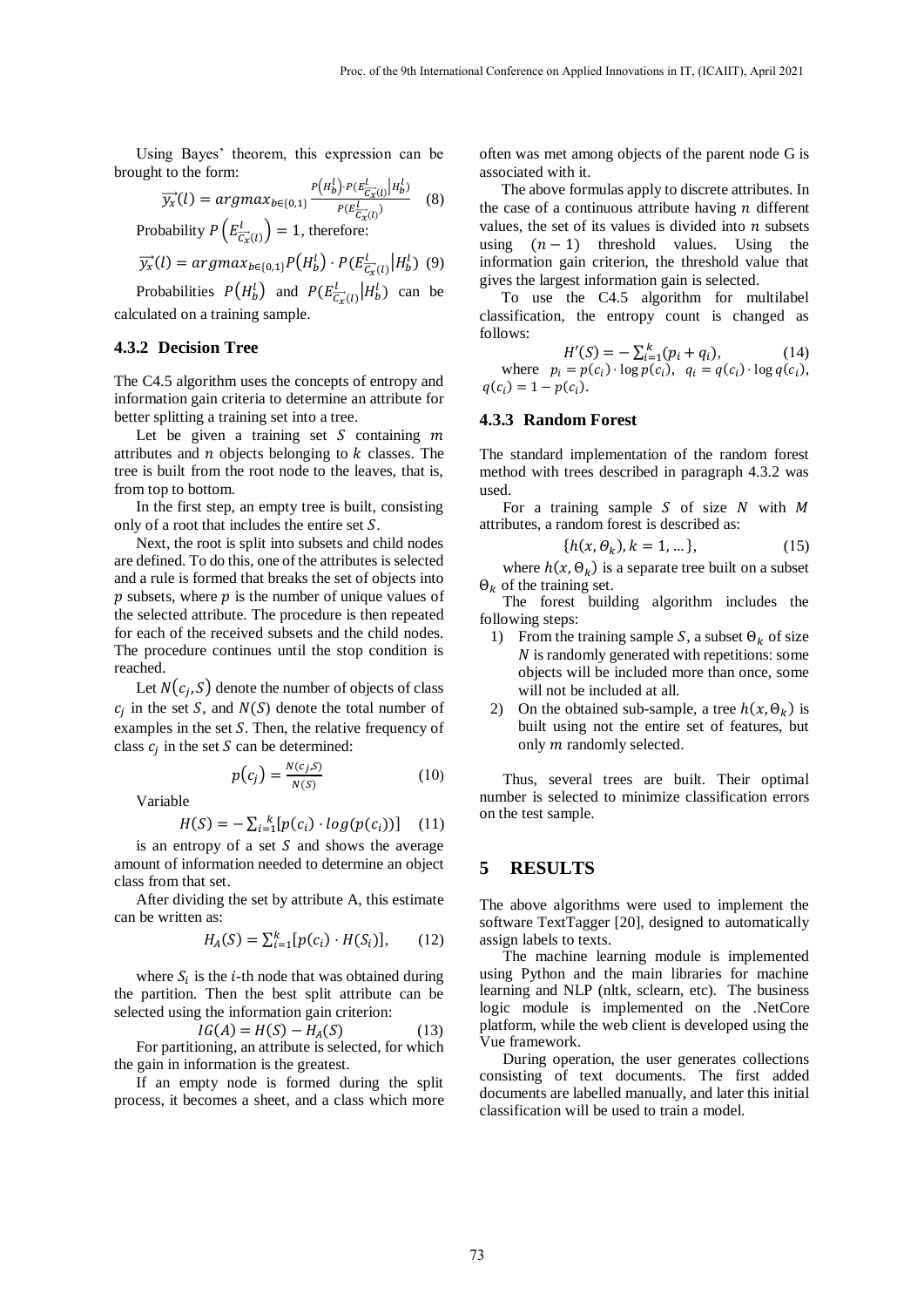After adding several documents to the collection, one of the above models (ML-kNN, Decision Tree or Random Forest) can be trained. The user selects the model manually.

When a new document is added to a collection with a trained model, the system automatically prompts to assign the most appropriate labels to it.

Figure 4 and Figure 5 show the main steps of working with the system using the example of accumulating a collection of medical documents.

| <b>Text Tagger beta</b> Collections                                                                                                                                                                             |                                                              |                                           |  |  |  |  |
|-----------------------------------------------------------------------------------------------------------------------------------------------------------------------------------------------------------------|--------------------------------------------------------------|-------------------------------------------|--|--|--|--|
| Home / Collections / Collection                                                                                                                                                                                 |                                                              |                                           |  |  |  |  |
| Collection: Медицинские статьи (неврология)                                                                                                                                                                     |                                                              |                                           |  |  |  |  |
| Information<br><b>Delete</b><br>Edit<br>ID: 69fe8052-284c-42fc-b4b9-4139f5a3c40d<br>Created: 12/21/2020, 11:09:58 PM<br>Edited: 12/21/2020. 11:09:58 PM<br>Description: Статьи из Русского медицинского журнала |                                                              |                                           |  |  |  |  |
| Document count: 3<br>Label count: 5<br>Most used labels: эпипепсия, классификация, беременность, диагностика, анамнез                                                                                           |                                                              |                                           |  |  |  |  |
| Model<br>Delete model<br>Status: The model is trained<br>ID: df7ee495-cafd-4a2e-835e-b33b8bc6b4f4<br><b>Type: Decision Tree</b>                                                                                 |                                                              |                                           |  |  |  |  |
| <b>Documents</b>                                                                                                                                                                                                | ID: f501c70c9a5c4aboaf59-2205bc92b077                        | ID: fobo4151-f8fb-46fa-8967-7fa33f1dd54a  |  |  |  |  |
|                                                                                                                                                                                                                 | Особенности<br>ohuonnouuou                                   | Эпилепсия и<br><b><u>Белеменность</u></b> |  |  |  |  |
|                                                                                                                                                                                                                 | $E_{\text{GUP}}$ 4. $C_{\text{G}}$ llastian $Q_{\text{GPE}}$ |                                           |  |  |  |  |

Figure 4: Collection Overview Page.

| <b>TextTagger</b> beta<br><b>Collections</b>                                                                                                                                                                                                                                                                                                                                                                                                                                                                                                                                                                                                                                                                                                                                                                                                                                                                                                                                                                                                                                                                                                                                                                                                                                                                                                                     |  |
|------------------------------------------------------------------------------------------------------------------------------------------------------------------------------------------------------------------------------------------------------------------------------------------------------------------------------------------------------------------------------------------------------------------------------------------------------------------------------------------------------------------------------------------------------------------------------------------------------------------------------------------------------------------------------------------------------------------------------------------------------------------------------------------------------------------------------------------------------------------------------------------------------------------------------------------------------------------------------------------------------------------------------------------------------------------------------------------------------------------------------------------------------------------------------------------------------------------------------------------------------------------------------------------------------------------------------------------------------------------|--|
| Home / Collections / Collection / New document                                                                                                                                                                                                                                                                                                                                                                                                                                                                                                                                                                                                                                                                                                                                                                                                                                                                                                                                                                                                                                                                                                                                                                                                                                                                                                                   |  |
| New document<br>Name:                                                                                                                                                                                                                                                                                                                                                                                                                                                                                                                                                                                                                                                                                                                                                                                                                                                                                                                                                                                                                                                                                                                                                                                                                                                                                                                                            |  |
| Лабораторные анализы у пациентов с эпилепсией                                                                                                                                                                                                                                                                                                                                                                                                                                                                                                                                                                                                                                                                                                                                                                                                                                                                                                                                                                                                                                                                                                                                                                                                                                                                                                                    |  |
| Content                                                                                                                                                                                                                                                                                                                                                                                                                                                                                                                                                                                                                                                                                                                                                                                                                                                                                                                                                                                                                                                                                                                                                                                                                                                                                                                                                          |  |
| Надежные скрининговые методы обследования здоровых людей на предмет выявления потенциальных больных эпилепсией в<br>настоящее время в мировой практике не разработаны. Особенностью диагностики эпилепсии является превалирование данных<br>анамнеза и клинического обследования над результатами лабораторных исследований. Лабораторные исследования у пациентов с<br>эпилепсией способствуют выявлению скрытого патологического процесса, характеризуют состояние пациента, впияют на постановку<br>диагноза и характер лечения, имеют прогностическое значение. К лабораторным исследованиям у пациентов с установленным<br>диагнозом эпилепсии прибегают для измерения концентрации антиэпилептических препаратов (АЭП) в плазме крови и мониторинга<br>возможных побочных эффектов терапии. Тем не менее, будучи вспомогательным методом диагностики эпилепсии, лабораторные<br>анализы являются неотъемлемой частью комплексной оценки состояния больного. Проведение данных исследований без<br>определенных целей является нерациональным. Больные, не предъявляющие активных соматических жалоб, в отличие от пациентов<br>из группы высокого риска, не нуждаются в более углубленных лабораторных обследованиях. Являясь вспомогательным методом<br>диагностики эпилепсии, лабораторные анализы необходимы при комплексной оценке состояния больного. |  |
| <b>Load suggested labels</b><br>Apply suggested labels<br>Suggested labels: анализы, эпилепсия<br>Labels:                                                                                                                                                                                                                                                                                                                                                                                                                                                                                                                                                                                                                                                                                                                                                                                                                                                                                                                                                                                                                                                                                                                                                                                                                                                        |  |
| label1, label2                                                                                                                                                                                                                                                                                                                                                                                                                                                                                                                                                                                                                                                                                                                                                                                                                                                                                                                                                                                                                                                                                                                                                                                                                                                                                                                                                   |  |
| Use comma (.) as separator                                                                                                                                                                                                                                                                                                                                                                                                                                                                                                                                                                                                                                                                                                                                                                                                                                                                                                                                                                                                                                                                                                                                                                                                                                                                                                                                       |  |
| Create                                                                                                                                                                                                                                                                                                                                                                                                                                                                                                                                                                                                                                                                                                                                                                                                                                                                                                                                                                                                                                                                                                                                                                                                                                                                                                                                                           |  |

Figure 5: Adding a New Document with the System Proposed Labels.

Based on experimental data, the quality of the algorithms was analysed. Accuracy  $(A)$ , precision  $(P)$ , recall  $(R)$  and F1-score  $(F1)$  are used as quality metrics [\[21\].](#page-7-7) 

$$
A = \frac{1}{n_i} \sum_{i=1}^{n} \frac{|Y_i \cap Z_i|}{|Y_i \cup Z_i|},\tag{16}
$$

$$
P = \frac{1}{n_i} \sum_{i=1}^{n} \frac{|Y_i \cap Z_i|}{|Z_i|},\tag{17}
$$

$$
R = \frac{1}{n_i} \sum_{i=1}^{n} \frac{|Y_i \cap Z_i|}{|Y_i|},\tag{18}
$$

$$
F = \frac{1}{n_i} \sum_{i=1}^{n} \frac{2 \cdot |Y_i \cap Z_i|}{|Y_i| + |Z_i|},\tag{19}
$$

where  $Y_i = \{0; 1\}^k$  are the labels assigned to the document  $x_i$  (actual) and  $Z_i = \{0, 1\}^k$  are the labels predicted by the model.

The closer the scores are to 1, the higher the quality of the model.

Several prepared in advance and labelled datasets from different subject areas were used to conduct quality analysis of algorithms:

Set A: abstracts from literature texts; labels are age groups to which texts are oriented (for children, for adults, for children and adults at the same time). This dataset consists of 75 documents, the labels are evenly distributed.

Set B: synopsis of films; tags are their genres (drama, comedy, etc). This dataset consists of 50 documents, the labels are unevenly distributed.

Set C: annotations to articles from the Russian Medical Journal; labels are medical concepts referred to in the articles (cognitive impairment, therapy, etc. This dataset consists of 56 documents, the labels are unevenly distributed.

The quality metrics for the Decision Tree, Random Forest and ML-kNN algorithms are shown in Table 2.

| Method | Data | A    | P    | R    | F1   |
|--------|------|------|------|------|------|
|        | set  |      |      |      |      |
| DT     | A    | 0.94 | 0.97 | 0.97 | 0.96 |
|        | B    | 0.27 | 0.50 | 0.41 | 0.38 |
|        | C    | 0.36 | 0.46 | 0.42 | 0.41 |
| RF     | А    | 0.78 | 0.86 | 0.80 | 0.81 |
|        | B    | 0.25 | 0.65 | 0.27 | 0.36 |
|        | C    | 0.23 | 0.27 | 0.26 | 0.26 |
| ML-kNN | А    | 0.94 | 0.94 | 1.0  | 0.96 |
|        | B    | 0.32 | 0.56 | 0.38 | 0.42 |
|        | C    | 0.60 | 0.69 | 0.64 | 0.64 |

Table 2: Quality Metrics.

The quality of the models used depends significantly on the specific training data, especially on the uniformity of the distribution by labels. However, overall quality allows models to be used to solve some of the practical problems or as a basis for further development and improvement.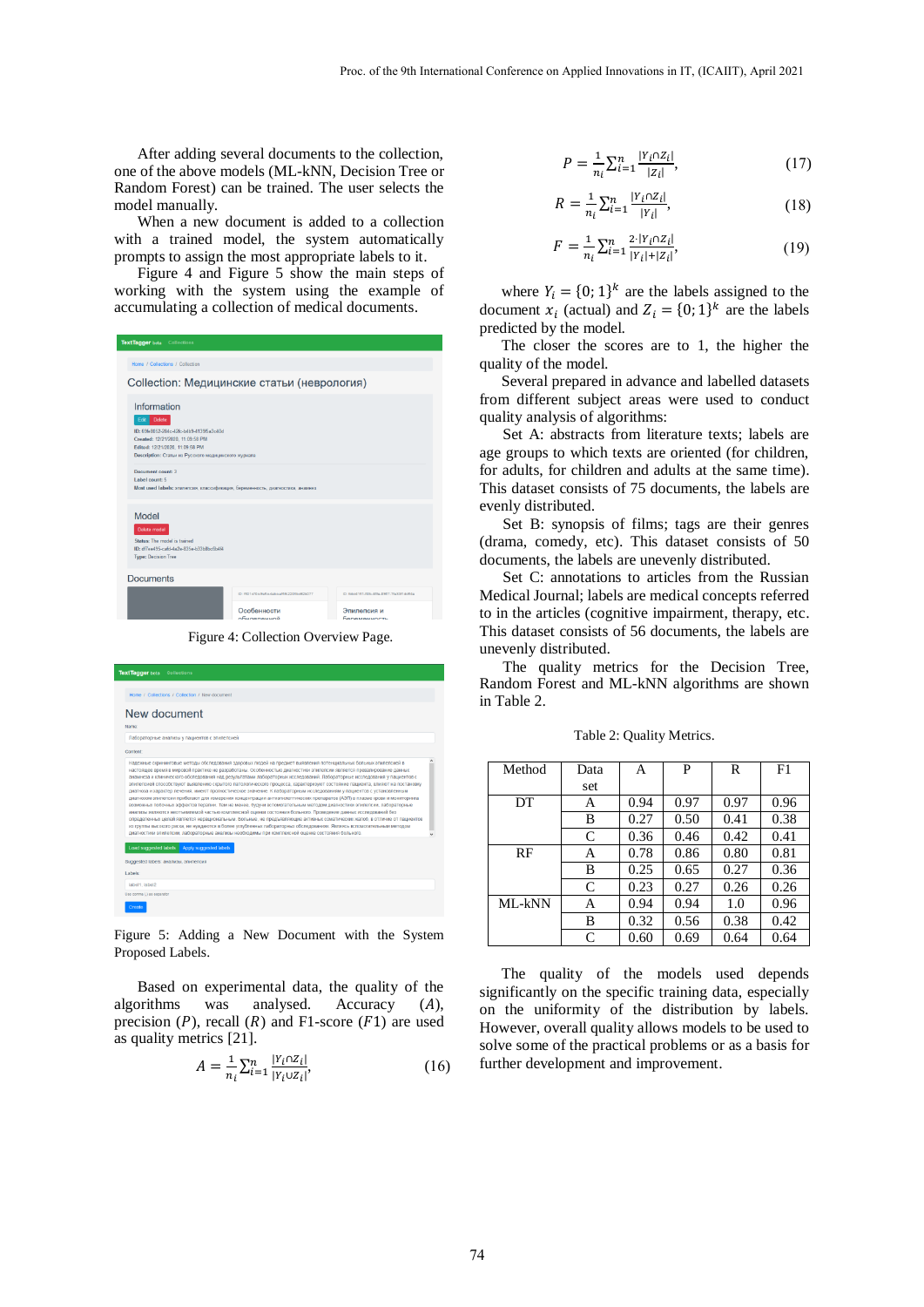Random Forest (metric F1 on average in three datasets 0.47) generally showed itself worse than Decision Tree (0.58), and Multilabel KNN (0.67) showed the best result.

In the future, the quality can be increased, for example, due to heuristics. On different types of data, different models work with different efficiencies. It makes sense to identify the appropriate patterns and select the most suitable models for specific data sets, based on the uniformity of the data, the volume of texts and other characteristics of the cases.

Even though the solution is initially aimed at working with Russian-speaking corpuses, it can be applied to other languages as well, in particular, to English.

Considering further improvement of quality, the product can be used in decision support systems or be integrated into knowledge bases. It seems promising to use it to mark-up texts of medical topics for highlighting the main concepts in them, which can be used to structure texts and further process them. One of the methods of application planned by the authors is to highlight keywords in the texts of clinical recommendations to further structure them for use in clinical decision support systems.

### **6 CONCLUSIONS**

The problem of automatically assigning labels to texts is current, and its solution is in demand in many tasks of processing unstructured texts. The analysis of methods and existing software products for the text tagging task showed the lack of ready-made tools for processing Russian-language texts and the need to solve the text tagging problem with the final implementation in the form of software.

As a solution, it is proposed to consider text tagging as a problem of multilabel classification. A comparison of the known methods of solving the problem of multilabel classification was made, and, subsequently, the following methods with training were selected: ML-kNN, Decision Tree (ML-C4.5), and Random Forest. Additionally, TF-IDF method was included to extract features.

Based on the selected models, algorithms have been developed for automatically assigning labels to texts, and then implemented as the TextTagger software product.

The computational experiment showed a fairly high efficiency of the developed models for MLkNN (metric F1-Measure 0.67) and the average for Decision Tree (0.58) and Random Forest (0.47), which indicates the possibility of their use in practice. Further quality improvement is possible by refining the process of normalizing texts and introducing heuristics to select the best possible model for a specific data set.

The developed software product is universal, applicable in various subject areas for processing texts in Russian, and applicable to other languages.

# **ACKNOWLEDGMENTS**

The reported study was funded by RFBR according to the research projects No 19-07-00780, 19-07- 00709.

# **REFERENCES**

- <span id="page-6-0"></span>[1] D. Reinsel, J. Gantz, and J. Rydning, "The Digitization of the World – From Edge to Core," IDC white paper, November 2018, Doc# US44413318.
- <span id="page-6-1"></span>[2] A. M. Nancy and R. Maheswari, "Review on unstructured data in medical data," Journal of Critical<br>Reviews, 2020, pp. 2202-2208, doi: Reviews, 2020, pp. 2202-2208, doi: 10.31838/jcr.07.13.342.
- <span id="page-6-2"></span>[3] R. Mihalcea and P. Tarau, "TextRank: Bringing Order into Text," EMNLP, 2004.
- <span id="page-6-3"></span>[4] S. Brin and L. Page, "The Anatomy of a Large-Scale Hypertextual Web Search Engine," Comput. Networks, vol. 30, 1998, pp. 107-117.
- <span id="page-6-4"></span>[5] S. Tasci and T. Güngör, "LDA-based keyword selection in text categorization," 24th International Symposium on Computer and Information Sciences, 2009, pp. 230-235.
- <span id="page-6-5"></span>[6] A. Sedova and O. Mitrofanova, "Topic Modelling of Russian Texts based on Lemmata and Lexical Constructions," Saint-Petersburg State University, 2017.
- <span id="page-6-6"></span>[7] S. Rose, D. Engel, N. Cramer, and W. Cowley, "Automatic Keyword Extraction from Individual Documents," 2010.
- <span id="page-6-7"></span>[8] M. Thushara, M. Krishnapriya, and S. N. Sangeetha, "A model for auto-tagging of research papers based on keyphrase extraction methods," International Conference on Advances in Computing, Conference on Advances in Communications and Informatics, 2017, pp. 1695- 1700.
- <span id="page-6-8"></span>[9] Dcipher Analytics official web-site [Online]. Available: http://www.dcipheranalytics.com.
- [10] MonkeyLearn official web-site [Online]. Available: https://monkeylearn.com/.
- [11] TwinWord official web-site [Online]. Available: https://www.twinword.com/.
- <span id="page-6-9"></span>[12] J. Read , B. Pfahringer, G. Holmes, and E. Frank, "Classifier chains for multi-label classification," Machine Learning, vol. 85, 2011, pp. 333-359.
- <span id="page-6-10"></span>[13] S. Godbole and S. Sarawagi, "Discriminative Methods" for Multi-labeled Classification," PAKDD, 2004.